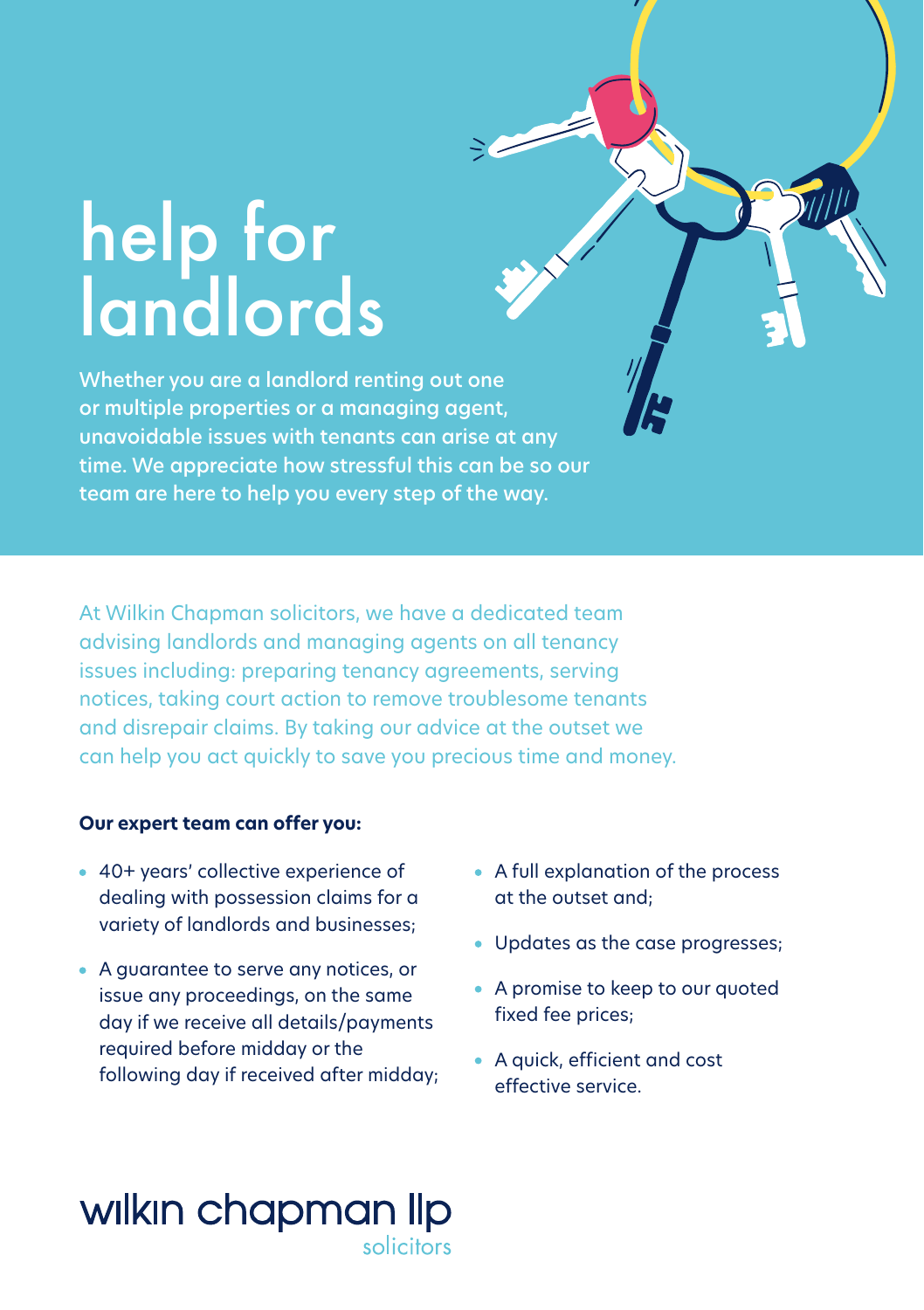# Our step by step guide to taking possession of your property

## **Step 1: Notices**

**For assured shorthold tenancies there are two types of notices that can be served on a tenant requiring them to give up possession of the property.**

- **Section 21 Notice**
- **Section 8 Notice**

## **Section 21 Notice**

A Section 21 notice must be in writing.

It must give the tenant at least two clear months notice to vacate (not eight weeks which is a mistake often made).

**Remember** - if you have taken a deposit for the property and if you have not protected the deposit and served the prescribed information within the required period, any Section 21 notice you serve will be invalid. We can provide further advice and assistance to help you remove your tenant in these circumstances.

For all tenancies (even those granted on or after 1 October 2015), there are requirements to be complied with before you can serve a Section 21 notice.

**1. Each tenant must be given their own copy of:**

- **a)** The Energy Performance Certificate for the property;
- **b**) The Gas Safety record for the property at the start of the tenancy;
- **c)** The Gas Safety record which is completed every 12 months during the tenancy;
- **d)** The "How to Rent Checklist for renting in England and Wales" booklet downloaded from GOV.UK website – it is regularly updated so make sure you use the most up to date version.

**2. There are also new rules** preventing landlords serving a Section 21 notice when a tenant has raised issues of disrepair – known as "Retaliatory Evictions".

**3. You cannot serve a Section 21 notice** in the first four months of the tenancy and the notice is only valid for six months from date it is served.

**4. There is also a prescribed form of Section 21 notice** which must be used.  $66$ 

The team at Wilkin Chapman is incredibly efficient and knowledgeable. New instructions or queries are always actioned without delay and we are kept informed at all times. Their fees are reasonable and their work is of excellent quality. Transferring to Wilkin Chapman was the best decision we have ever made. They are competent and resourceful and we are very happy with all of the work they have carried out so far.

**Shibani Pushparajah,** MSL Legal Expenses Ltd

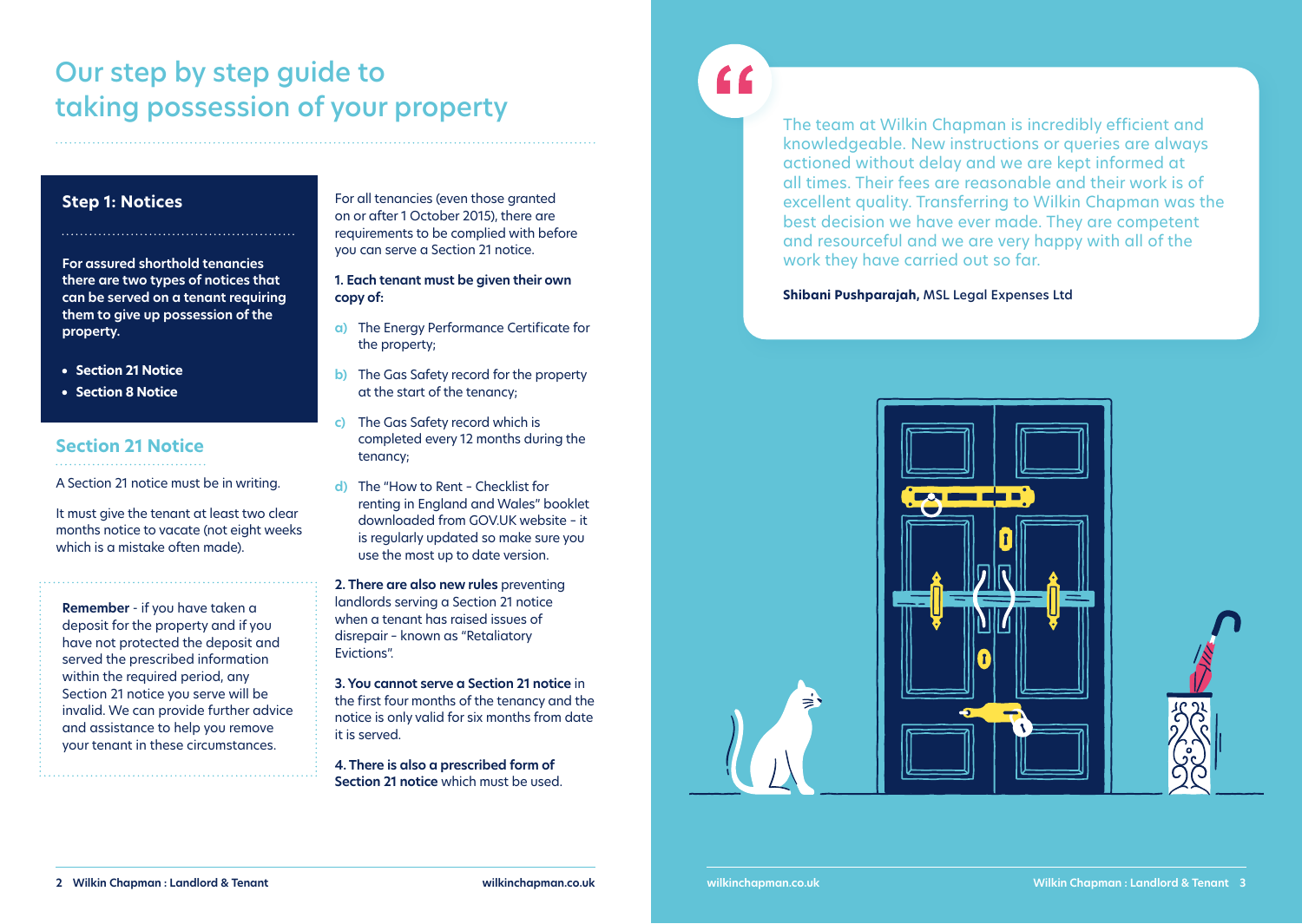# **Section 8 Notice**

A Section 8 notice can be used when the tenant is in arrears of rent and the notice must be in a prescribed form.

It is most commonly used in cases of rent arrears (but can be used in other circumstances e.g. antisocial behaviour or other breach of tenancy).

There are different grounds under Section 8 - they appear in Schedule 2 to the Housing Act 1988. Grounds 8, 10 and 11 are the main grounds and the wording of each ground must be specified in the notice.

### **Ground 8**

### **Ground 11**

Under Ground 8, at the date of the service of the Section 8 notice and the hearing;

- **a)** if rent is payable weekly or fortnightly, at least eight weeks' rent is unpaid;
- **b**) if rent is payable monthly, at least two months' rent is unpaid;
- **c)** if rent is payable quarterly, at least one quarter's rent is more than three months in arrears.
- **d)** if rent is payable yearly, at least three months' rent is more than three months in arrears and for the purposes of this, ground rent means rent lawfully due from the tenant.

### **Ground 10**

Under Ground 10, a Section 8 notice can be used if rent lawfully due from the tenant;

- **a)** is unpaid on the date on which the proceedings for possession are begun; and
- **b)** was in arrears at the date of the service of the notice.

Under Ground 11, whether or not any rent is in arrears on a date on which proceedings for possession are begun, the tenant must have persistently delayed rent which has become lawfully due.

### **When to serve?**

It is best to use a Section 8 notice when the tenant is two months or eight weeks in arrears. Under Ground 8 the court must give a possession order if the tenant has two months, or eight weeks, arrears when the notice is served and when the court hearing takes place.

Once served, a Section 8 notice gives the tenant two weeks to vacate the premises or pay the arrears before proceedings for possession can be issued.

In our experience, the tenant rarely pays after a Section 8 notice is served and possession proceedings usually follow.

### **Step 1: Possession Proceedings**

If, when the Section 21 or Section 8 notice expires, the tenant has not vacated the property, possession proceedings must be issued otherwise you may face an unlawful eviction claim and prosecution by the local authority.

## **Step 2: Warrants**

If the tenant fails to vacate after the possession order is given then a Warrant of Possession will have to be issued.

### **Remember**

- The local authority do not usually re-house a tenant until a possession order is made.
- **If the local authority find out** about the arrears they will treat the tenant as intentionally homeless and may not re-house them at all.

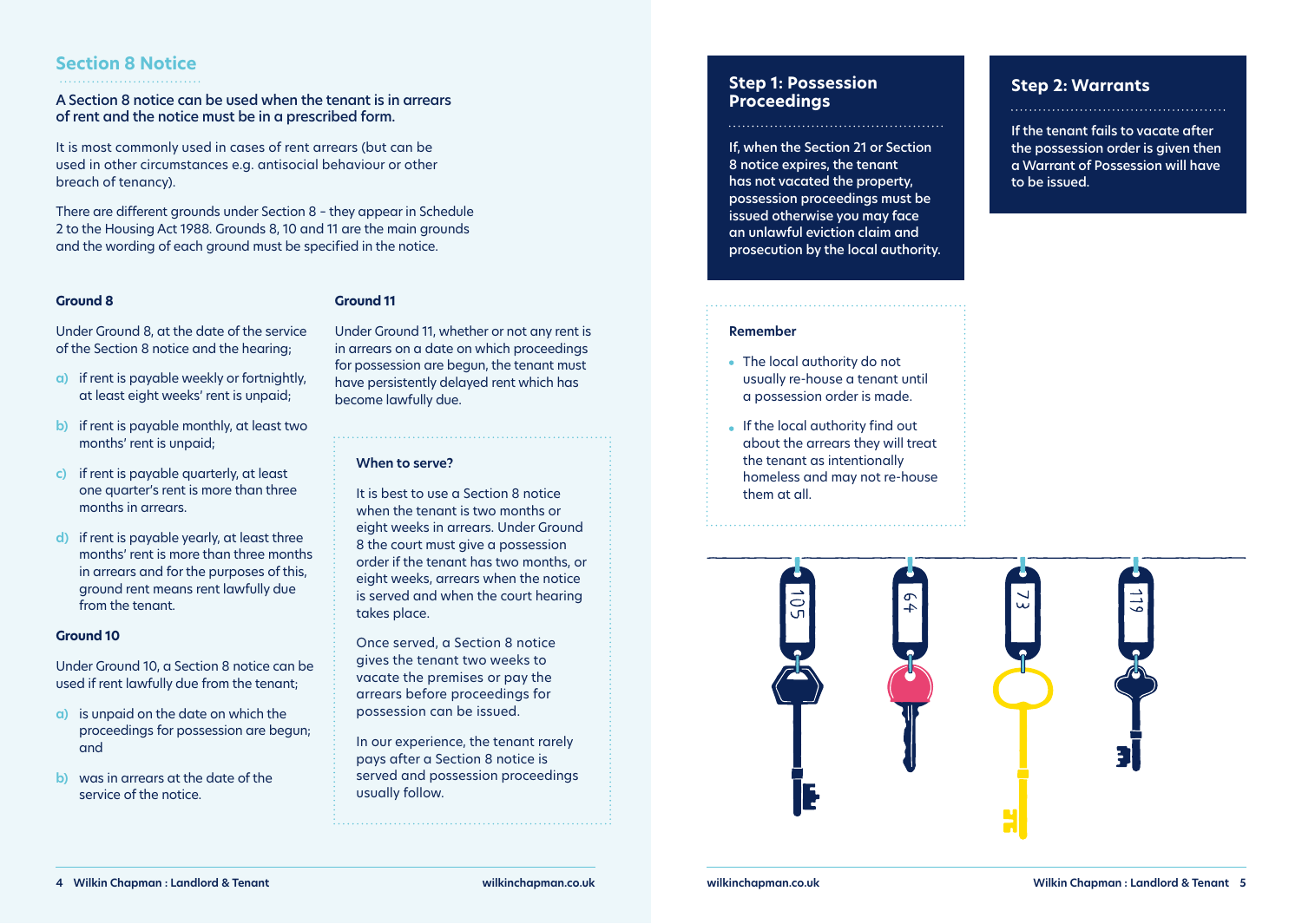# What we need from you

- The tenancy agreement.
- Full names and addresses of the landlord and the tenant.
- A rent statement in four columns.

| Date   | <b>Rent Due</b> | <b>Rent Received</b> | <b>Arrears</b> |
|--------|-----------------|----------------------|----------------|
| 1.1.21 | £500            | £450                 | £50            |
| 1.2.21 | £500            | £475                 | £75            |
| 1.3.21 | £500            | £100                 | £475           |
| 1.4.21 | £500            | £Ο                   | £975           |

This enables the Judge to see clearly what the arrears are on any given date including on the date of service of the notice and the date of the court hearing - relevant for Section 8 notices.

- Short details of efforts made by you to collect the arrears and any correspondence.
- Confirmation of protection of any deposit and service of prescribed information.
- Copy of any notices served (if you have served notice yourself).
- Where applicable, evidence which confirms you have given each tenant the 'How to Rent' booklet, gas safety record and energy performance certificate.
- Details of any issues raised by the tenant about repairs to the property.

# $66$

As a professional landlord operating a large portfolio of properties efficiently and without using agents, it is vital that I have a firm of solicitors at my right hand to intervene and deal effectively with tenants who fail to comply with their obligations.

Over the past 10 years Wilkin Chapman has been my silent/integral partner for both my business and personal affairs. Their level of expertise has resulted in a 100%, cost effective outcome for my business in all challenging legal matters.

They are an approachable firm, whose early intervention and guidance immediately removes the personal and emotional strain which is created in all disputes.

**George Marray**